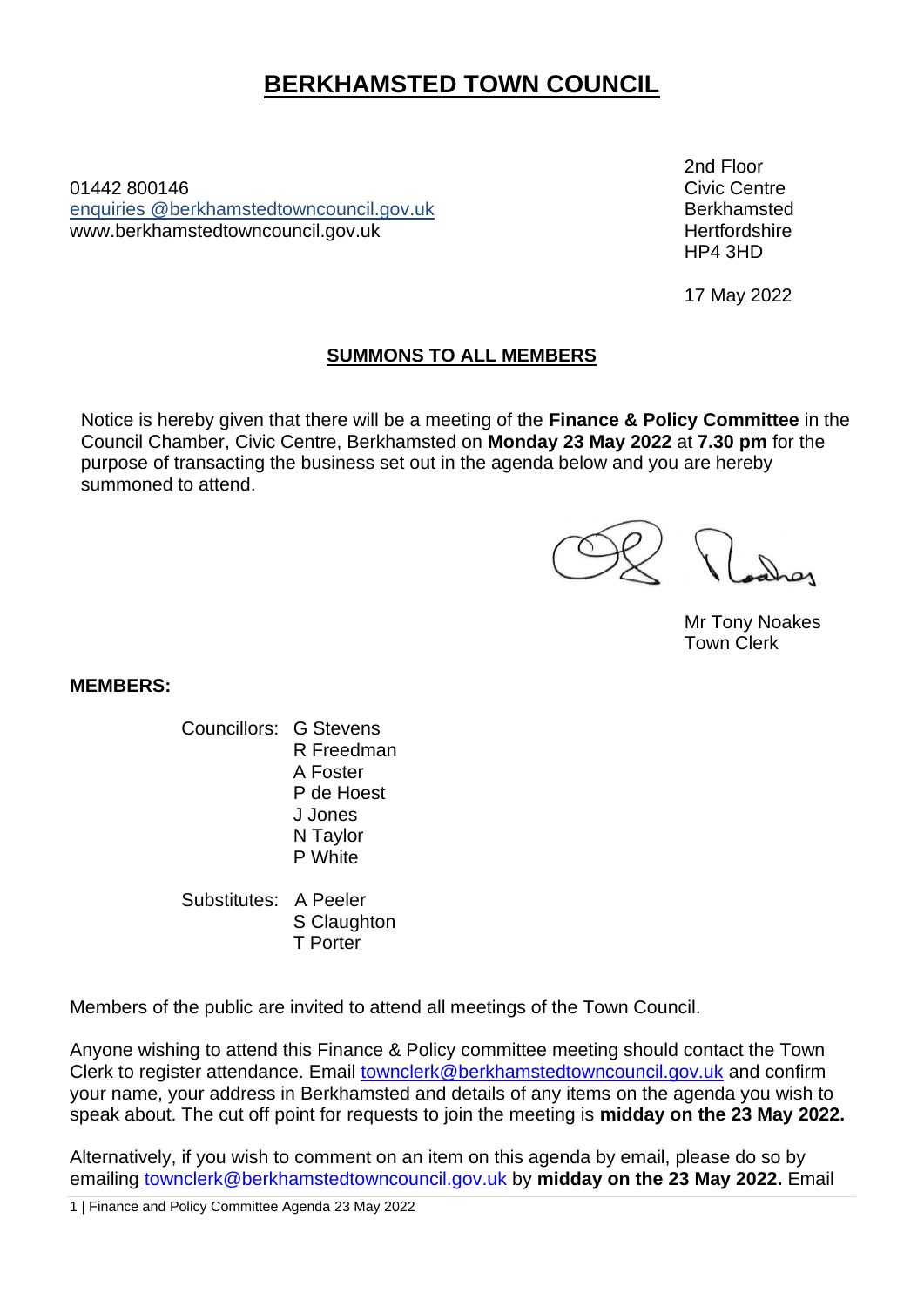comments will be passed to the Finance & Policy Committee ahead of the meeting and discussed during the meeting.

## **AGENDA**

# **OPENING MATTERS**

- **FP 22/22** (i) To elect a Chair of the Committee for the Council year 2022/23
	- (ii) To elect a Vice-Chair of the Committee for the Council year 2022/23
- **FP 23/22** To receive **declarations of interest** regarding items on the agenda
	- (I) To receive declarations of interest from Councillors on items on the agenda.
	- (ii) To receive written requests for dispensations for declarable interests.
	- (iii) To grant any requests for dispensation as appropriate.

## **FP 24/22 Chairs Communications**:

(i) Easter Discovery Trail report (£750 Age UK Dacorum grant approved in March 2022).

#### **FP 25/22 To suspend Standing Orders to allow public participation**

#### **FINANCIAL MATTERS**

#### **FP 26/22 Grant Applications**

- (i) A grant application (£255) from Paul Strickland Scanner Centre **for review and decision**.
- (ii) A grant application (£5,000) from Berkhamsted Chamber of Commerce for a 2-day Medieval Festival over the August Bank Holiday Weekend, 28 and 29 August 2022 - **for review and decision.**
- (iii) A grant application from Westfield School Association for a Jubilee Garden – **for review and decision** (to follow).
- (iv) Queen's Platinum Jubilee Berkofest and street party grants update an update of expenditure/commitments **for noting**.

## **FP 27/22 Annual Accounts for the Year Ended 31 March 2022**

- (i) To **review** the Annual Governance and Accountability Return (AGAR), Annual Governance Statement before submission to FC on 6 June 2022 for approval.
- (ii) To **review** the unaudited Financial Statements for the year ended 31 March 2022 before submission to FC on 6 June 2022 for approval.

<sup>2</sup> | Finance and Policy Committee Agenda 23 May 2022